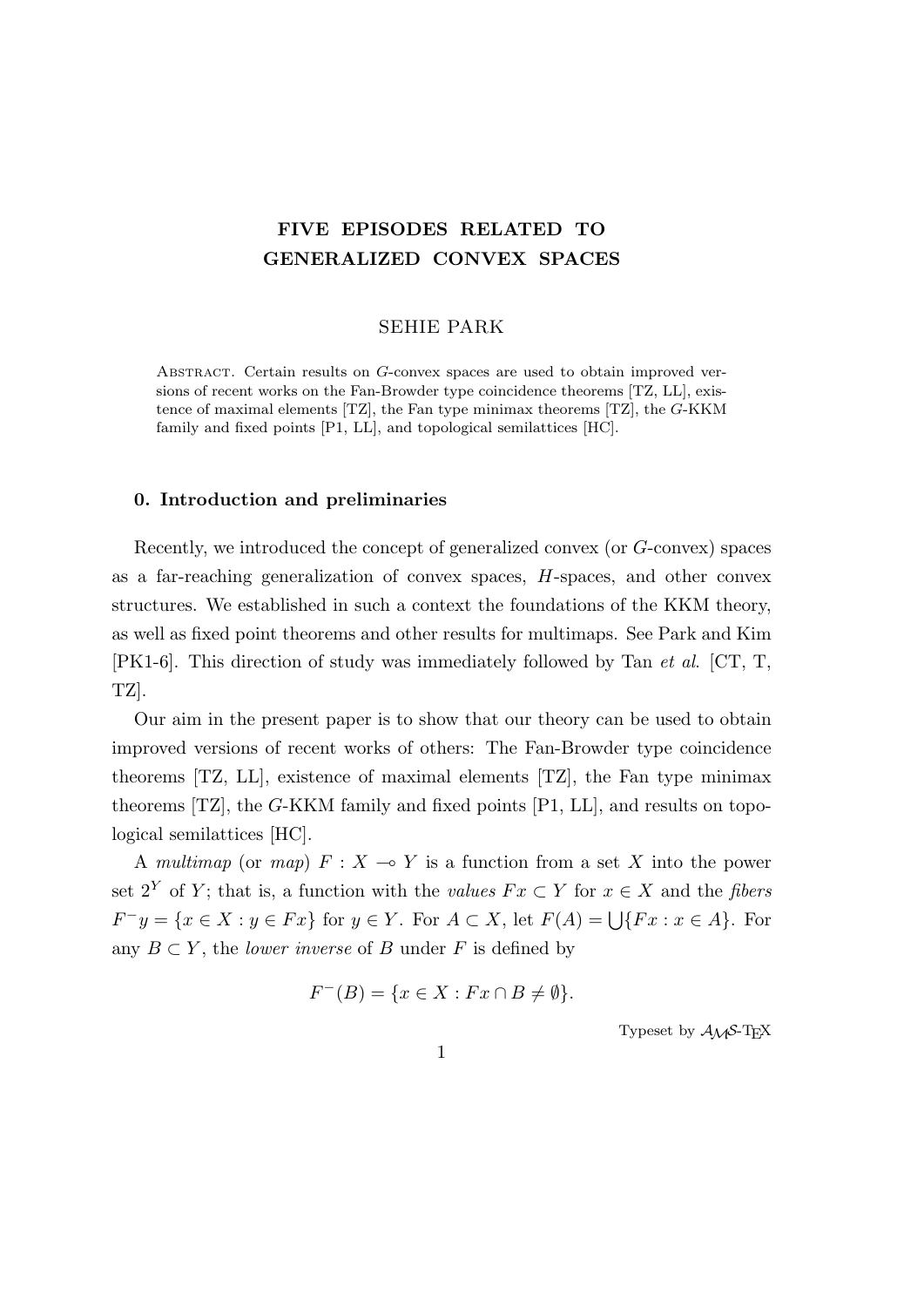The (*lower*) *inverse* of  $F: X \to Y$  is the map  $F^-: Y \to X$  defined by  $x \in F^- y$  if and only if  $y \in Fx$ . Given two maps  $F: X \to Y$  and  $G: Y \to Z$ , the *composite*  $GF: X \to Z$  is defined by  $(GF)x = G(Fx)$  for  $x \in X$ .

For topological spaces *X* and *Y*, a map  $F: X \to Y$  is *upper semicontinuous* (u.s.c.) if, for each closed set  $B \subset Y$ ,  $F^{-}(B)$  is closed in X.

An *admissible* class  $\mathfrak{A}_{c}^{\kappa}(X, Y)$  of maps  $T : X \to Y$  is a class such that, for each *T* and each compact subset *K* of *X*, there exists a map  $\Gamma \in \mathfrak{A}_c(K, Y)$  satisfying  $\Gamma x \subset Tx$  for all  $x \in K$ ; where  $\mathfrak{A}_c$  is consisting of finite composites of maps in  $\mathfrak{A},$ and  $\mathfrak A$  is a class of maps satisfying the following properties:

- (i)  $\mathfrak A$  contains the class  $\mathbb C$  of (single-valued) continuous functions;
- (ii) each  $F \in \mathfrak{A}_c$  is u.s.c. and nonempty compact-valued; and
- (iii) for any polytope *P*, each  $F \in \mathfrak{A}_c(P, P)$  has a fixed point, where the intermediate spaces are suitably chosen.

Note that a polytope is a convex hull of a nonempty finite subset of a vector space with the Euclidean topology.

For details on admissible maps, see [P2, PK1].

For a nonempty set *D*, let  $\langle D \rangle$  denote the set of all nonempty finite subsets of *D*. For a set *A*, let |*A*| denote the cardinality of *A*. Let  $\Delta_n$  denote the standard *n*-simplex; that is,

$$
\Delta_n = \{ u \in \mathbf{R}^{n+1} : u = \sum_{i=1}^{n+1} \lambda_i(u) e_i, \ \lambda_i(u) \ge 0, \ \sum_{i=1}^{n+1} \lambda_i(u) = 1 \},
$$

where  $e_i$  is the *i*-th unit vector in  $\mathbf{R}^{n+1}$ .

A *generalized convex space* or a *G*-*convex space* (*X, D*; Γ) consists of a topological space *X*, a nonempty subset *D* of *X*, and a function  $\Gamma : \langle D \rangle \to X \setminus \{\emptyset\}$  such that

- (1) for each  $A, B \in \langle D \rangle$ ,  $A \subset B$  implies  $\Gamma(A) \subset \Gamma(B)$ ; and
- (2) for each  $A \in \langle D \rangle$  with  $|A| = n + 1$ , there exists a continuous function  $\phi_A : \Delta_n \to \Gamma(A)$  such that  $J \in \langle A \rangle$  implies  $\phi_A(\Delta_J) \subset \Gamma(J)$ . 2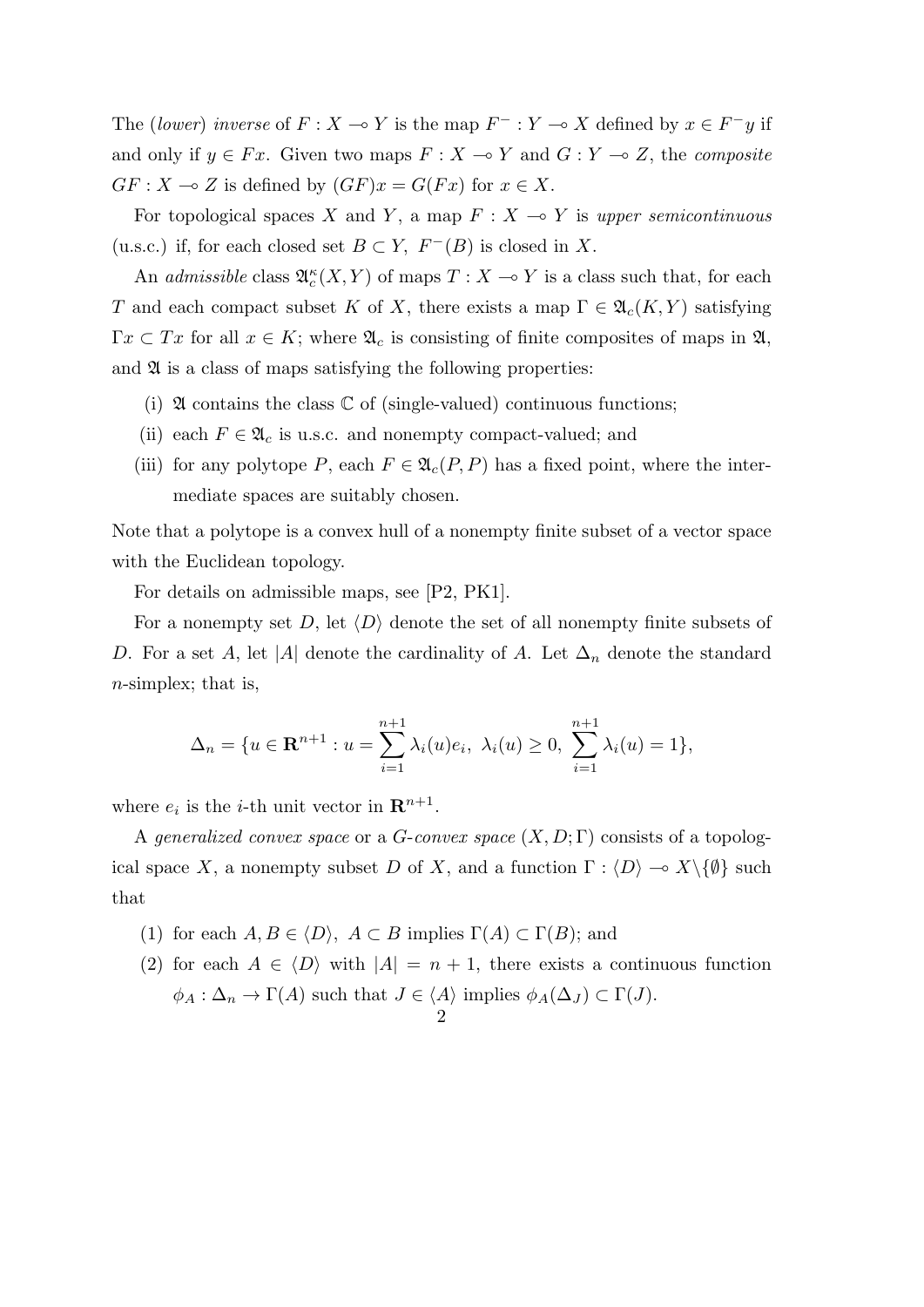Here  $\Delta_J$  denotes the face of  $\Delta_n$  corresponding to  $J \in \langle A \rangle$ . For details on *G*-convex spaces, see [PK1,2].

We may write  $\Gamma(A) = \Gamma_A$  for each  $A \in \langle D \rangle$ . For an  $(X, D; \Gamma)$ , a subset *C* of *X* is said to be *G*-*convex* if for each  $A \in \langle D \rangle$ ,  $A \subset C$  implies  $\Gamma_A \subset C$ .

For a nonempty subset *A* of *X*, the *G*-*convex hull* of *A*, *G*-co *A*, is defined by

$$
G\text{-co }A = \bigcap \{ Y : A \subset Y \subset X \text{ and } Y \text{ is } G\text{-convex} \}.
$$

The following is known in [PK3]:

**Lemma 1.** *Let*  $(X, D; \Gamma)$  *be a G-convex space, and*  $R: D \rightarrow X$  *such that* 

- (1) *for each*  $x \in D$ *, Rx is closed [resp., open]; and*
- (2) *for each*  $N \in \langle D \rangle$ ,  $\Gamma_N \subset R(N)$ .

*Then*  ${Rx : x \in D}$  *has the finite intersection property.* 

The following KKM theorem for *G*-convex spaces is due to Park and Kim [PK2, Theorem 3]:

**Theorem A.** *Let*  $(X, D, \Gamma)$  *be a G-convex space,*  $Y$  *a Hausdorff space, and*  $F \in$  $\mathfrak{A}_{c}^{\kappa}(X, Y)$ *. Let*  $R: D \to Y$  *be a multimap such that* 

(A.1) *for each*  $x \in D$ ,  $Rx$  *is compactly closed in*  $Y$ ;

 $(A.2)$  *for any*  $N \in \langle D \rangle$ ,  $F(\Gamma_N) \subset R(N)$ *; and* 

- (A.3) *there exist a nonempty compact subset K of Y such that either*
	- (i)  $\bigcap \{Rx : x \in M\}$  ⊂ *K for some*  $M \in \langle D \rangle$ *; or*
	- (ii) *for each*  $N \in \langle D \rangle$ *, a compact G-convex subset*  $L_N$  *of X containing N*  $such that F(L_N) ∩ \bigcap \{Rx : x \in L_N ∩ D\} \subset K$ .

 $Then \ \overline{F(X)} \cap K \cap \bigcap \{Rx : x \in D\} \neq \emptyset.$ 

Note that if *F* is single-valued, we do not need the Hausdorffness of *Y* .

# **1. The Fan-Browder type coincidence theorems**

We begin with the following coincidence theorem due to Park and Kim  $|PK2$ , Theorem 1]: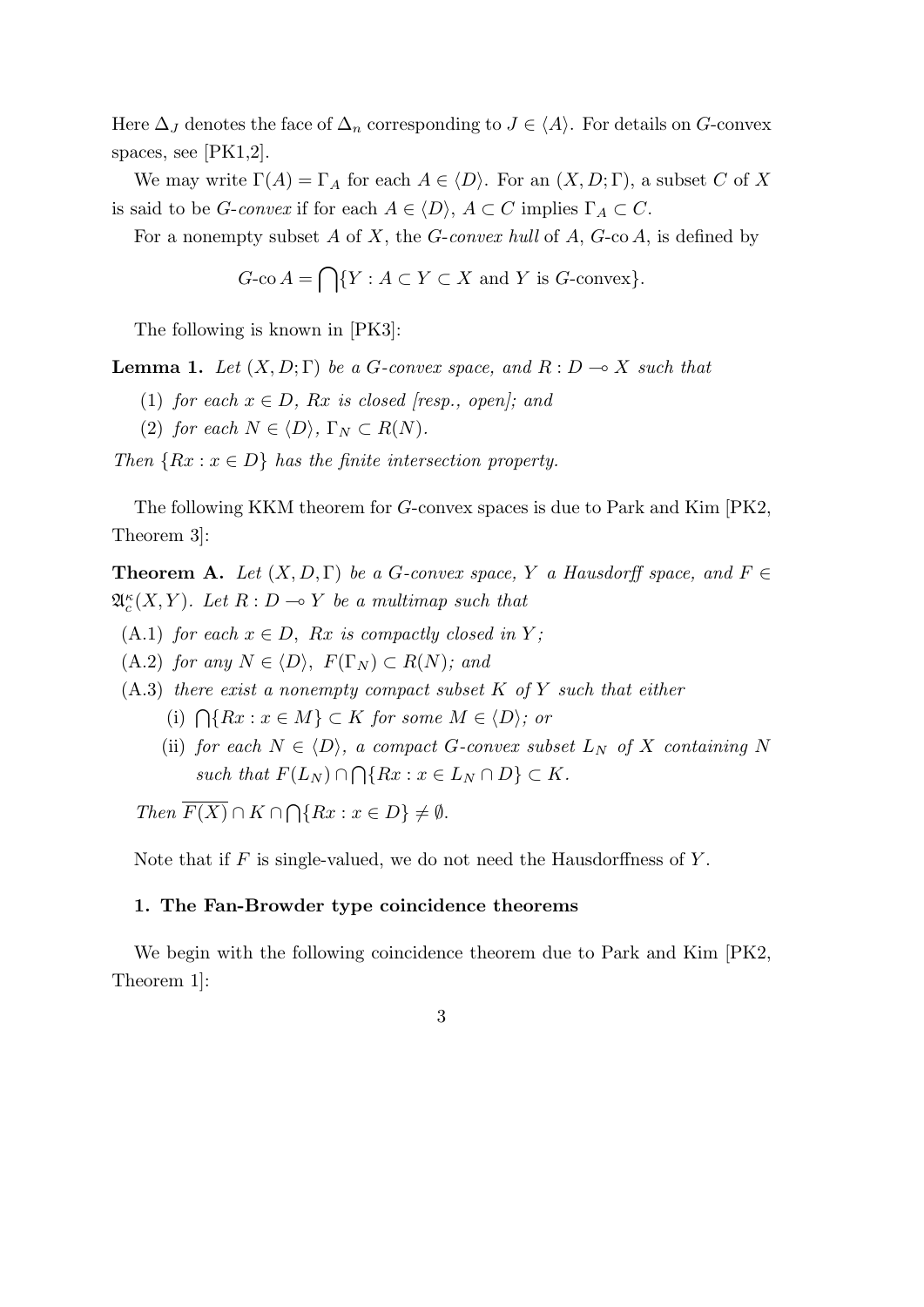**Theorem B.** Let  $(X, D; \Gamma)$  be a *G*-convex space, *Y* a Hausdorff space,  $S: D \rightarrow$ *Y*,  $T: X \to Y$  *maps, and*  $F \in \mathfrak{A}_{c}^{\kappa}(X, Y)$ *. Suppose that* 

- (B.1) *for each*  $x \in D$ *, Sx is compactly open in Y;*
- (B.2) *for each*  $y \in F(X)$ *,*  $M \in \langle S^-y \rangle$  *implies*  $\Gamma_M \subset T^-y$ *;*
- (B.3) *there exists a nonempty compact subset*  $K$  *of*  $Y$  *such that*  $F(X) \cap K \subset$ *S*(*D*)*; and*

(B.4) *either*

- (i)  $Y \backslash K \subset S(M)$  for some  $M \in \langle D \rangle$ ; or
- (ii) *for each*  $N \in \langle D \rangle$ *, there exists a compact G*-*convex subset*  $L_N$  *of X containing*  $N$  *such that*  $F(L_N) \backslash K \subset S(L_N \cap D)$ .

*Then there exists an*  $\overline{x} \in X$  *such that*  $F\overline{x} \cap T\overline{x} \neq \emptyset$ *.* 

In was observed that if *F* is single-valued, then we do not need the Hausdorffness of *Y* in Theorem B.

If  $X = D = Y$  and  $F = 1_X$ , then Theorem B reduces to the following generalization of the Fan-Browder fixed point theorem.

**Theorem 1.** Let  $(X, \Gamma)$  be a *G*-convex space and  $S, T : X \rightarrow X$  maps such that

- (1.1) *for each*  $x \in X$ *, Sx is compactly open in*  $X$ *;*
- (1.2) *for each*  $y \in X$ *,*  $M \in \langle S^-y \rangle$  *implies*  $\Gamma_M \subset T^-y$ *;*
- $(1.3)$  *there exists a nonempty compact subset K of*  $S(X)$ *; and*
- (1.4) *either*
	- (i)  $X \backslash K \subset S(M)$  *for some*  $M \in \langle X \rangle$ *; or*
	- (ii) *for each*  $N \in \langle X \rangle$ *, there exists a compact G*-convex subset  $L_N$  *of* X *containing*  $N$  *such that*  $L_N \backslash K \subset S(L_N)$ *.*

*Then there exists an*  $\overline{x} \in X$  *such that*  $\overline{x} \in T\overline{x}$ *.*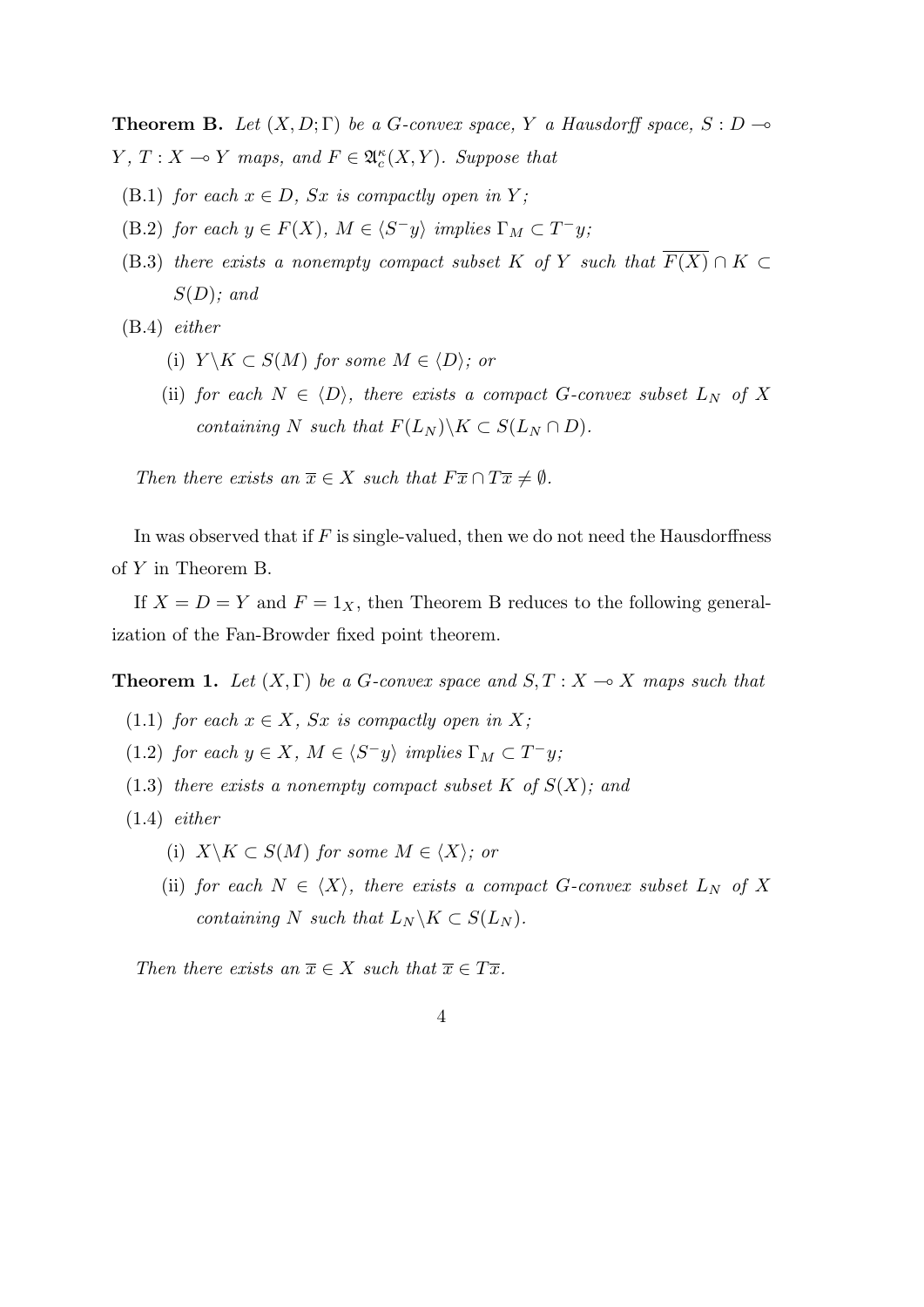**Remarks.** 1. Condition (1.2) can be replaced by the following:

 $(1.2)'$  *Sx*  $\subset Tx$  for all  $x \in X$  and  $T^-y$  is *G*-convex for each  $y \in X$ .

In this case, Theorem 1 with  $X = K$  reduces to Tan and Zhang [TZ, Theorem 3.1], which is motivated by [PK2].

2. Tan and Zhang [TZ, Theorems 3.2-3.5] are trivial equivalent formulations of [TZ, Theorem 3.1] and also can be improved as in Theorems B or 1.

3. For an *H*-space  $(X; \Gamma)$ , Theorem 1 with  $S = T$  and  $X = K$  reduces to Lee and Lee [LL, Theorem 2.3].

Let us consider the following selection theorem:

**Theorem 2.** Let  $(X, D; \Gamma)$  be a *G*-convex space, *Y* a Hausdorff compact space, *and*  $S: D \to Y, T: X \to Y$  *maps. Suppose that* 

- (2.1) *for each*  $y \in Y$ *,*  $M \in \langle S^-y \rangle$  *implies*  $\Gamma_M \subset T^-y$ *; and*
- $(2.2)$   $Y = \bigcup \{ \text{Int } Sx : x \in D \}.$

*Then*  $T^-$  :  $Y \to X$  *has a continuous selection. More precisely, there exists a*  $simpler \Delta_n$  *and two continuous functions*  $p: Y \to \Delta_n$  *and*  $\phi: \Delta_n \to X$  *such that,*  $(\phi p)y \in T^- y$  *for all*  $y \in Y$ *.* 

*Proof.* Since *Y* is compact, by (2.2), there exists an  $N = \{x_1, \ldots, x_{n+1}\} \in \langle D \rangle$ such that  $Y = \bigcup_{i=1}^{n+1} \text{Int } Sx_i$ . Then there exists a continuous map  $\phi_N : \Delta_n \to X$ such that  $\phi_N(\Delta_n) \subset \Gamma_N$  and  $\phi_N(\Delta_j) \subset \Gamma_j$  for each  $J \in \langle N \rangle$ . Let  $\{\lambda_i\}_{i=1}^{n+1}$  be the partition of unity subordinated to the cover  ${\{\text{Int\,}S_x\}}_{i=1}^{n+1}$  of the Hausdorff compact space *Y*. Define a continuous function  $p: Y \to \Delta_n$  by

$$
p(y) = \sum_{i=1}^{n+1} \lambda_i(y)e_i = \sum_{x_i \in N_y} \lambda_i(y)e_i \quad \text{for} \quad y \in Y,
$$

where  $x_i \in N_y \iff \lambda_i(y) \neq 0 \implies y \in \text{Int } Sx_i \implies x_i \in S^-y$  and hence  $N_y \in S^-y$  $\langle S^-y \rangle$ . By (2.1), we have  $(\phi_N p)y \in \phi_N(\Delta_{N_y}) \subset \Gamma_{N_y} \subset T^-y$  for each  $y \in Y$ . Therefore,  $\phi_N p : Y \to X$  is a continuous selection of  $T^-$ . This completes our proof.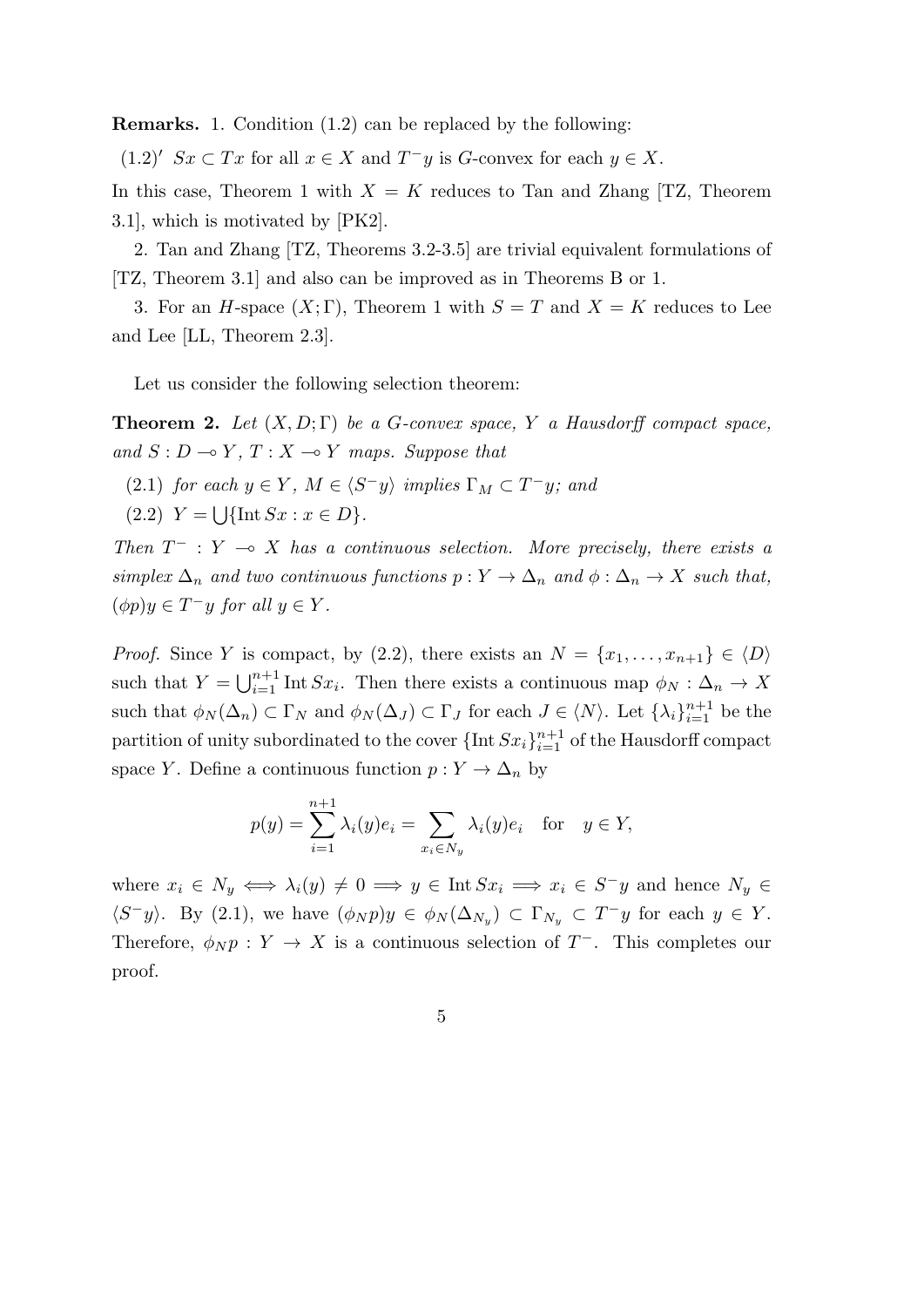**Remarks.** 1. Actually, Theorem 2 appears in the proof of Theorem B in [PK2].

2. Particular forms of Theorem 2 are due to Tan and Zhang [TZ, Theorems 2.3 and 2.4], which were used to prove [TZ, Theorem 3.1].

From Theroem 2, we have the following:

**Corollary.** Let  $(X;\Gamma)$  be a Hausdorff compact *G*-convex space and  $R: X \to X$ *a map such that*

- (1) *for each*  $x \in X$ *, Rx is G-convex; and*
- $(X = \bigcup \{ \text{Int } R^{-}y : y \in X \}.$

*Then there exists an*  $\overline{x} \in X$  *such that*  $\overline{x} \in R\overline{x}$ *.* 

*Proof.* From Theorem 2 with  $X = D = Y$  and  $R = S^- = T^-$ , there exists two continuous functions  $p: X \to \Delta_n$  and  $\phi: \Delta_n \to X$  such that  $(\phi p)x \in Rx$  for  $x \in X$ . Then by the Brouwer fixed point theorem,  $p\phi$  has a fixed point  $z \in \Delta_n$ ; that is,  $(p\phi)z = z$ . Let  $\overline{x} = \phi z$ . Then  $(\phi p)\overline{x} = \phi (p\phi)z = \phi z = \overline{x}$  and hence  $\overline{x} \in R\overline{x}$ . This completes our proof.

#### **2. Existence of maximal elements**

Any binary relation *R* in a set *X* can be regarded as a multimap  $T : X \to X$ and conversely by the following obvious way:

$$
y \in Tx
$$
 if and only if  $(x, y) \in R$ .

Therefore, a point  $x_0 \in X$  is called a *maximal element* of a multimap  $T: X \to X$ if  $Tx_0 = \emptyset$ .

From Theorem B, we have the following existence theorem for maximal elements: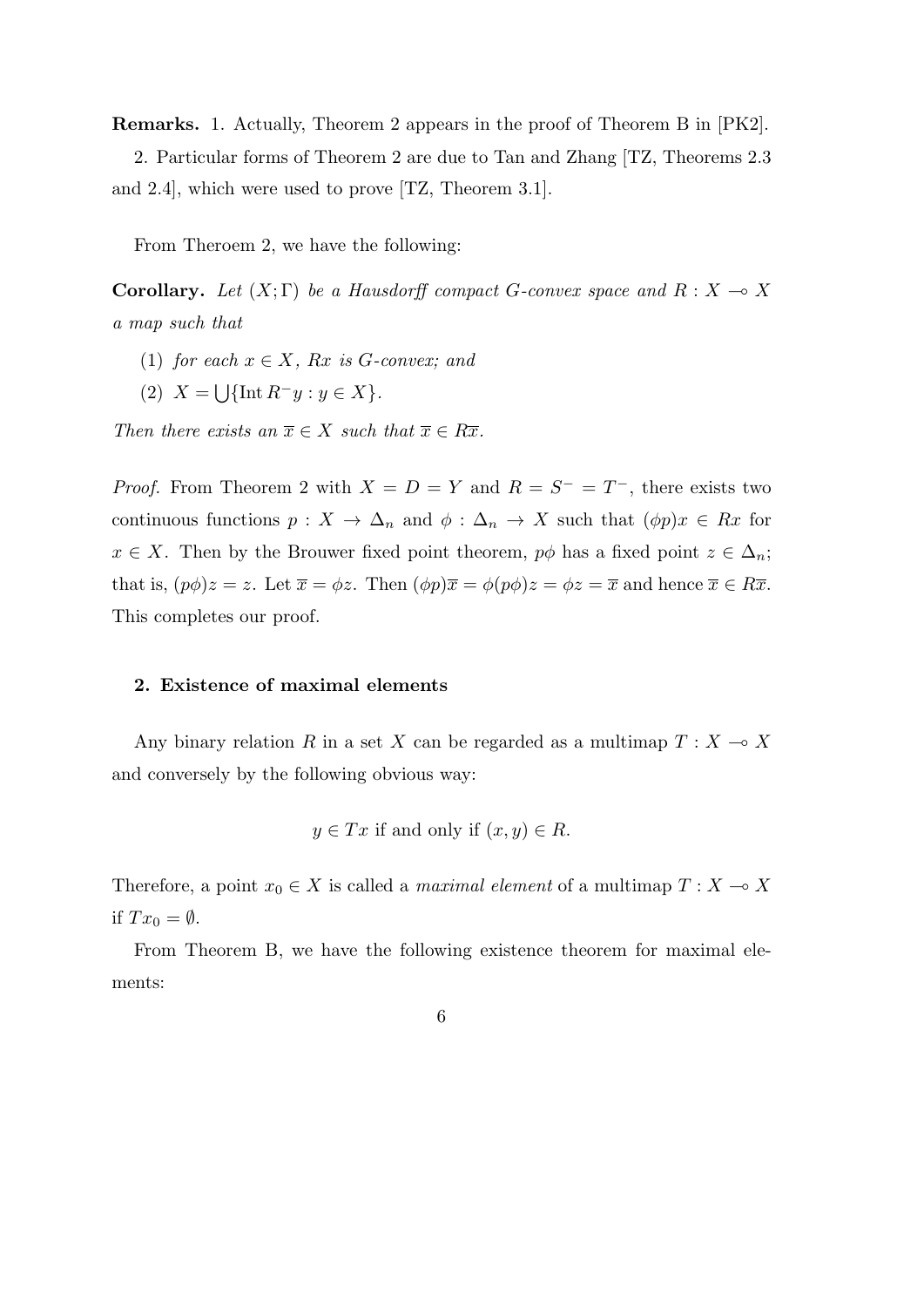**Theorem 3.** Let  $(X, D; \Gamma)$  be a *G*-convex space, *Y* a Hausdorff space,  $S: D \to Y$ ,  $T: X \to Y$  *maps, and*  $F \in \mathfrak{A}_c^{\kappa}(X, Y)$ *. Suppose that* (B.1)*,* (B.2)*, and* (B.4) *holds for some nonempty compact subset of*  $K$ *. If*  $Fx \cap Tx = \emptyset$  *for all*  $x \in X$ *, then there exists a*  $y \in \overline{F(X)} \cap K$  *such that*  $S^-y = \emptyset$ *.* 

*Proof.* Suppose that for each  $y \in \overline{F(X)} \cap K$ , there exists an  $x \in S^{-1}y \subset D$ . Then  $F(X) \cap K \subset S(D)$ ; that is, (1.3) holds. Therefore, by Theorem B, there exists an  $\overline{x} \in X$  such that  $F\overline{x} \cap T\overline{x} \neq \emptyset$ , a contradiction.

Theorems B and 3 are actually equivalent:

*Proof of Theorem B using Theorem 3.* Suppose that  $Fx \cap Tx = \emptyset$  for all  $x \in X$ , then by Theorem 3, there exists a  $y \in \overline{F(X)} \cap K$  such that  $S^{-}y = \emptyset$ , and hence  $\overline{F(X)} \cap K \not\subset S(D)$ . This contradicts (B.3).

**Remarks.** 1. If  $X = D$  is a convex space, Theorem 3 reduces to Park [P3, Theorem 3.1], which includes earlier works of Yannelis and Prabhakar, Mehta, Kim, and Mehta and Sessa.

2. For  $X = D = K$  and  $F = 1_X$ , Theorem 3 reduces to Tan and Zhang [TZ, Theorem 3.5] as follows:

**Corollary.** Let  $(X;\Gamma)$  be a compact *G*-convex space and  $S: X \to X$  be such that for each  $y \in X$ ,  $S^{-}y$  is open in X and for each  $x \in X$ ,  $x \notin G$ -co $(Sx)$ . Then there *exists*  $a \overline{y} \in X$  *such that*  $S\overline{y} = \emptyset$ *.* 

**Remark.** In [TZ], the authors applied Corollary to existence of equilibrium points of generalized games.

## **3. The Fan type minimax theorems**

The following is due to Park and Kim [PK3, Theorem 8]: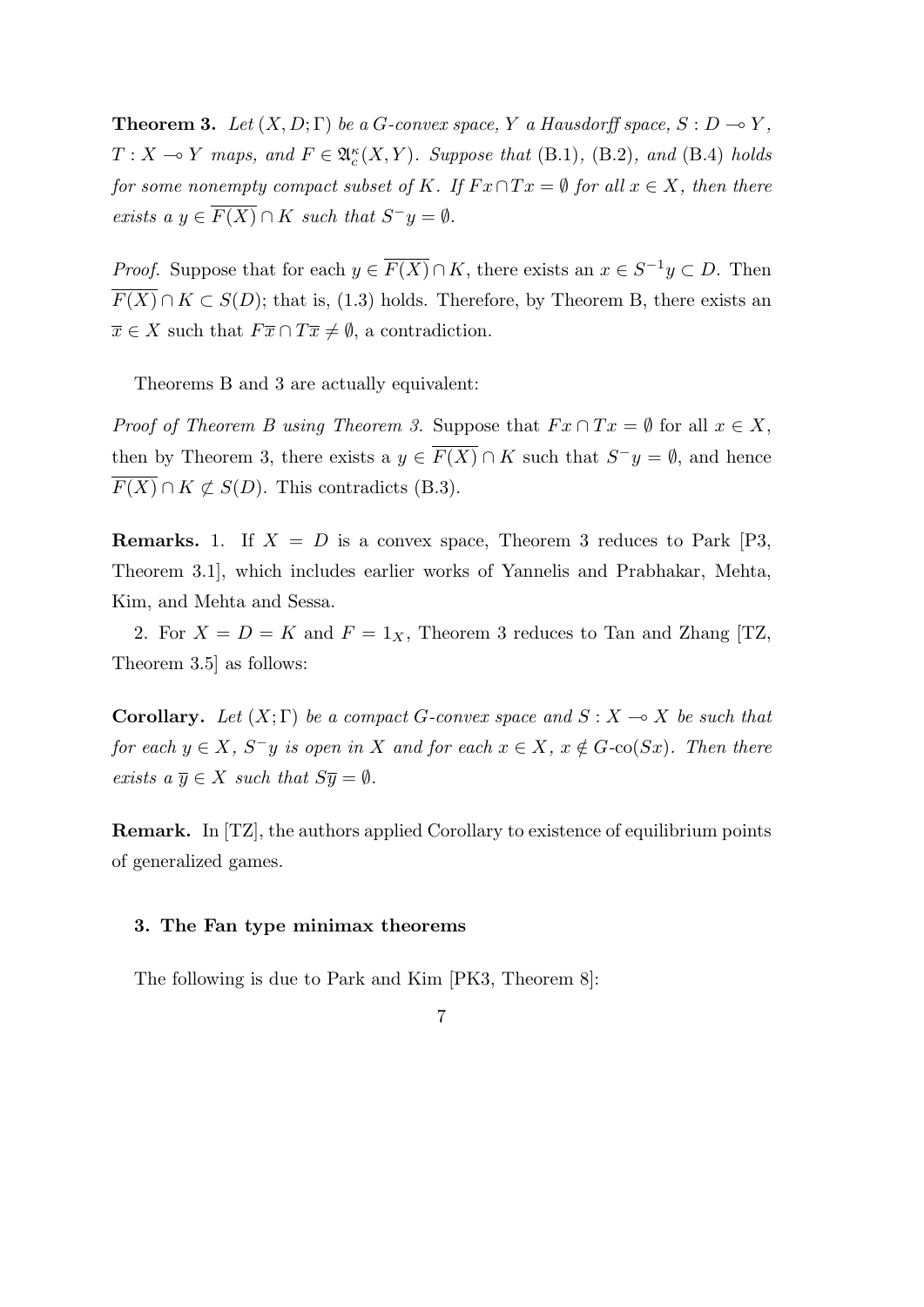**Theorem C.** *Let* (*X, D*; Γ) *be a G-convex space, Y a Hausdorff space, K a nonempty compact subset of Y*, and  $F \in \mathfrak{A}_c^{\kappa}(X, Y)$ *. Let*  $\phi : D \times Y \to \mathbf{R}$  be *an extended real-valued function and*  $\gamma \in \overline{\mathbf{R}}$  *such that* 

- (C.1) *for each*  $x \in D$ ,  $\{y \in Y : \phi(x, y) \leq \gamma\}$  *is compactly closed;*
- (C.2) *for each*  $N \in \langle D \rangle$ *, and*  $y \in F(\Gamma_N)$ *,*  $\min\{\phi(x,y) : x \in N\} \leq \gamma$ *; and*
- (C.3) *either*
	- (i) *there exists an*  $M \in \langle D \rangle$  *such that for each*  $y \in Y \backslash K$ ,  $\phi(x, y) > \gamma$  *for some*  $x \in M$ *; or*
	- (ii) *for each*  $N \in \langle D \rangle$ *, there exists a compact G*-convex subset  $L_N$  *of* X *containing N such that, for each*  $y \in F(L_N) \backslash K$ *, there exists an*  $x \in$  $L_N \cap D$  *satisfying*  $\phi(x, y) > \gamma$ *.*

*Then* (a) *there exists a*  $\hat{y} \in \overline{F(X)} \cap K$  *such that* 

$$
\phi(x,\hat{y}) \le \gamma \quad \text{for all} \quad x \in D; \quad \text{and}
$$

(b) *if*  $\gamma = \sup\{\phi(x, y) : (x, y) \in F\}$ , then we have the minimax inequality:

$$
\min_{y \in K} \sup_{x \in D} \phi(x, y) \le \sup_{(x, y) \in F} \phi(x, y).
$$

Note that if *F* is single-valued, the Hausdorffness of *Y* is not necessary as for Theorem B.

If  $X = D = Y = K$  and  $F = 1_X$ , then Theorem C reduces to the following:

**Theorem 4.** *Let*  $(X; \Gamma)$  *be a compact G-convex space,*  $\phi : X \times X \to \overline{\mathbf{R}}$  *an extended real function, and*  $\gamma \in \overline{\mathbf{R}}$  *such that* 

- (1) *for each*  $x \in X$ *,*  $\langle y \in X : \phi(x, y) \leq \gamma \}$  *is closed; and*
- (2) *for each*  $N \in \langle X \rangle$  *and*  $y \in \Gamma_N$ ,  $\min\{\phi(x, y) : x \in N\} \leq \gamma$ .

*Then* (a) *there exists a*  $\overline{y} \in X$  *such that* 

$$
\phi(x,\overline{y}) \le \gamma \quad \text{for all } x \in X; \quad \text{and}
$$

(b) *if*  $\gamma = \sup_{x \in X} \phi(x, x)$ *, then we have* 

$$
\min_{y \in X} \sup_{x \in X} \phi(x, y) \le \sup_{x \in X} \phi(x, x).
$$

8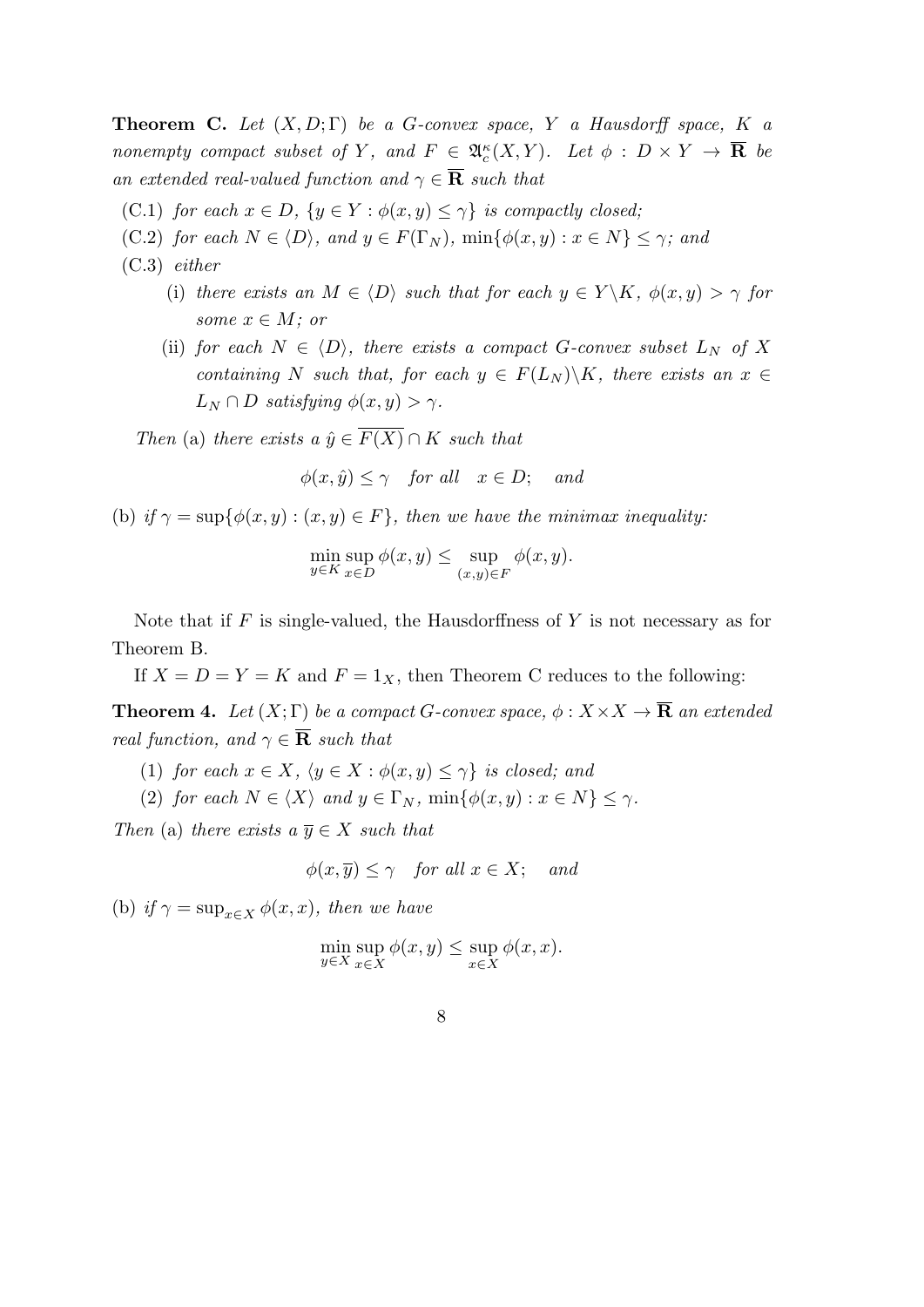**Remarks.** 1. Theorem 4 improves Tan and Zhang [TZ, Theorem 3.6] in several aspects.

2. Similarly, [PK3, Theorem 6] is a far-reaching general form of [TZ, Theorems 3.7 and 3.8].

3. In [TZ], it was shown that Theorems 3.1-3.8 are all equivalent. Some of the equivalencies were already shown in [P2] for convex spaces and in [PK3] for *G*-convex spaces.

## **4. The** *G***-KKM family and fixed points**

For a *G*-convex space  $(X, D; \Gamma)$ , let  $F: D \to X$  be a multimap. Then  $\{Fx:$  $x \in D$ *}* is called a *G*-*KKM family* if  $\Gamma_A \subset F(A)$  for any  $A \in \langle D \rangle$ . In this case, *F* is called a *G*-*KKM map*.

We have a fixed point theorem:

**Theorem 5.** Let  $(X, D; \Gamma)$  be a *G*-convex space, and  $S: D \to X, T: X \to X$ *multimaps such that*

(5.1) *for each*  $y \in X$ *,*  $M \in \langle S^-y \rangle$  *implies*  $\Gamma_M \subset T^-y$ *; and* 

(5.2)  $\{X \setminus Sx : x \in D\}$  *is not a G-KKM family.* 

*Then there exists an*  $x_0 \in X$  *such that*  $x_0 \in Tx_0$ .

*Proof.* Let  $Fx = X\$  Sx for  $x \in X$ . Since  $F : D \to X$  is not a *G*-KKM map by (5.2), there exists an  $M \in \langle D \rangle$  such that  $\Gamma_M \not\subset \bigcup \{X \setminus Sx : x \in M\}$ . Hence there exists an  $x_0 \in \Gamma_M$  such that  $x_0 \in Sx$  for all  $x \in M$ ; that is,  $M \in \langle S^- x_0 \rangle$ . Therefore,  $\Gamma_M \subset T^-x_0$  by (5.1), and hence  $x_0 \in T^-x_0$  or  $x_0 \in Tx_0$ . This completes our proof.

**Remarks.** 1. If  $Sx \subset Tx$  for all  $x \in D$  and  $T^-y$  is *G*-convex for all  $y \in X$ , then  $(5.1)$  holds immediately. In this case, Theorem 5 with  $X = D$  is due to Park [P1, Theorem 4] for convex spaces and to Lee and Lee [LL, Theorem 2.1] for *H*-spaces.

2. Similarly, Lee and Lee [LL, Corollaries 2.1-2.3] can be extended to *G*-convex spaces as follows: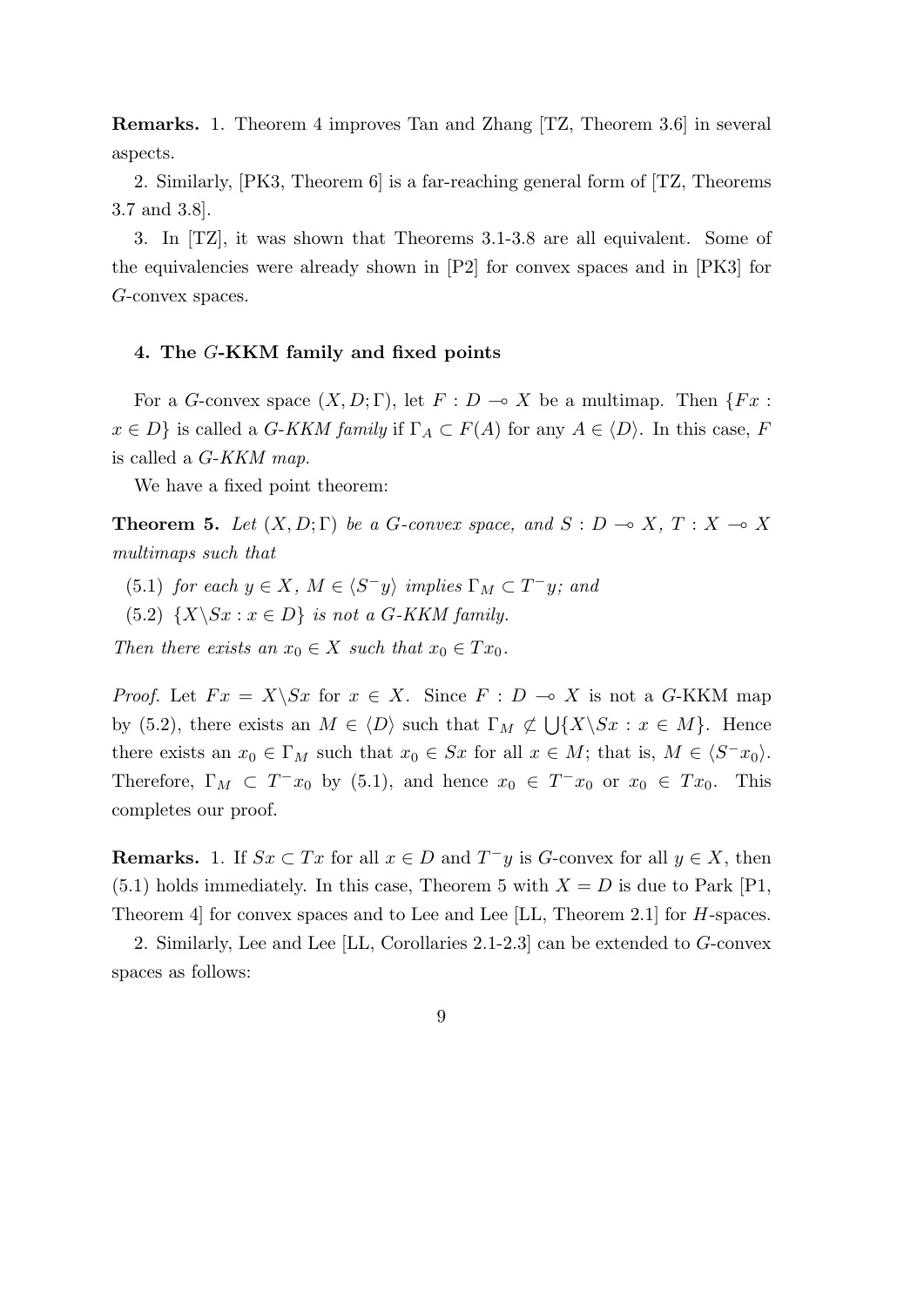**Corollary 1.** *In Theorem 5, condition (5.2) can be replaced by any of the following without affecting its conclusion:*

- $(5.2)'$  *Sx is closed [resp., open] for each*  $x \in D$ *, and*  $X = S(A)$  *for some*  $A \in \langle D \rangle$ *.*
- $(5.2)''$  *X* is compact, *Sx* is open for each  $x \in D$ , and  $S^-y$  is nonempty for each *y ∈ X.*

*Proof.* For the first case,  $Fx = X \setminus Sx$  is open [resp., closed] for each  $x \in D$  and  $\bigcap \{Fx : x \in A\} = ∅$ . Therefore, by Lemma 1,  $\{Fx\}_{x \in D}$  is not a *G*-KKM family. Therefore,  $(5.2)'$  implies  $(5.2)$ .

For the second case, since  $S^-y$  is nonempty for each  $y \in X$ , we have  $y \in Fx$  for some  $x \in S^ y \subset D$ . Since *X* is compact and covered by  $\{Sx\}_{x \in D}$ , *X* is covered by some  $\{Sx_i\}_{i=1}^n$  with  $x_i \in D$ . Then  $\bigcap_{i=1}^n (X \backslash Sx_i) = X \backslash \bigcup_{i=1}^n Sx_i = \emptyset$ . Therefore, by Lemma 1,  $\{X \setminus Sx : x \in D\}$  is not a *G*-KKM family, and hence  $(5.2)$ <sup>*''*</sup> implies (5.2). This completes our proof.

**Remark.** Note that Tan and Zhang [TZ, Theorems 3.1 and 3.3] are simple consequences of Corollary 1.

**Corollary 2.** Let  $(X, D; \Gamma)$  be a *G*-convex space, and  $T: X \to X$  a map such *that*

- (1) *Tx* is *G*-convex for each  $x \in X$ ;
- (2)  $T^-y$  *is closed [resp., open] for each*  $y \in X$ *; and*
- (3) *there exists an*  $A \in \langle D \rangle$  *such that*  $Tx \cap A \neq \emptyset$  *for each*  $x \in X$ *.*

*Then T has a fixed point.*

*Proof.* Let  $S: D \to X$  be defined by  $Sx = T^{-}x$  for  $x \in D$ . Then (5.1) holds with *T* instead of *T*<sup>−</sup>; that is, for each  $y \in X$ ,  $S^-y \subset Ty$  and  $Ty$  is *G*-convex by (1). Moreover, for each  $x \in D$ ,  $Sx$  is closed [resp., open] by (2), and for each  $x \in X$ , there exists an  $a \in A$  such that  $a \in Tx$  or  $x \in T^-a = Sa$  by (3). Hence, *X* is covered by a finite number of *Sa*'s, and so (5.2)*′* holds. Therefore, by Corollary 1, there exists an  $x_0 \in X$  such that  $x_0 \in T^- x_0$  or  $x_0 \in Tx_0$ . This completes our proof.

$$
10\quad
$$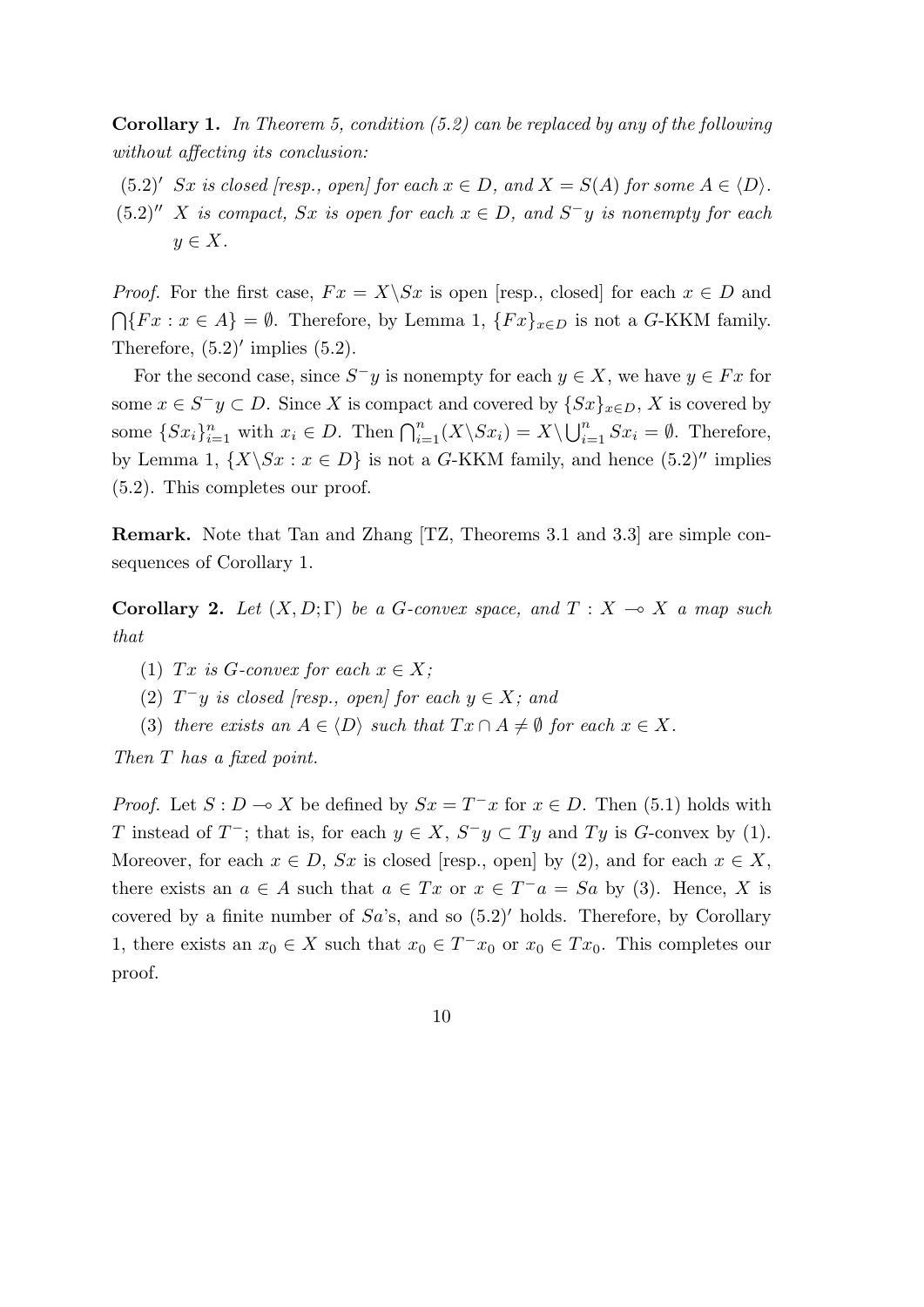**Remarks.** 1. Corollary 2 with  $X = D$  reduces to Lee and Lee [LL, Corollary 2.4] for *H*-spaces.

2. From Corollary 2, we have the Fan-Browder theorem for *G*-convex spaces as follows:

**Corollary 3.** Let  $(X;\Gamma)$  be a compact *G*-convex space and  $T: X \to X$  a map *such that*

- (1) *Tx is nonempty and G-convex for each*  $x \in X$ ; and
- (2)  $T^-y$  *is open for each*  $y \in X$ *.*

*Then T has a fixed point.*

*Proof.* For each  $x \in X$ , there exists a  $y \in Tx$  or  $x \in T^{-}y$ . Since X is compact,  $X = \bigcup_{a \in A} T^-a$  for some  $A \in \langle X \rangle$ . Therefore all of the requirements of Corollary 2 are satisfied.

Finally, in this section, we show that the converse of Theorem 5 holds under certain restrictions:

**Theorem 6.** Let  $(X;\Gamma)$  be a *G*-convex space, and  $T: X \rightarrow X$  multimaps such *that*

- (6.1) *for each*  $y \in X$ ,  $T^-y$  *is G*-convex; and
- $(6.2)$   $x \in \Gamma_{\{x\}}$  for each  $x \in X$ .

*Then T* has a fixed point if and only if  $\{X \mid Tx : x \in X\}$  is not a *G*-KKM family.

*Proof.* Suppose that the map  $F: X \to X$  defined by  $Fx = X \setminus Tx$  for  $x \in X$  is a *G*-KKM map. Then for each  $x \in X$ , we have

$$
x \in \Gamma_{\{x\}} \subset Fx = X \backslash Tx \quad \text{or} \quad x \notin Tx.
$$

The converse follows from Theorem 5 with  $X = D$  and  $S = T$ . This completes our proof.

11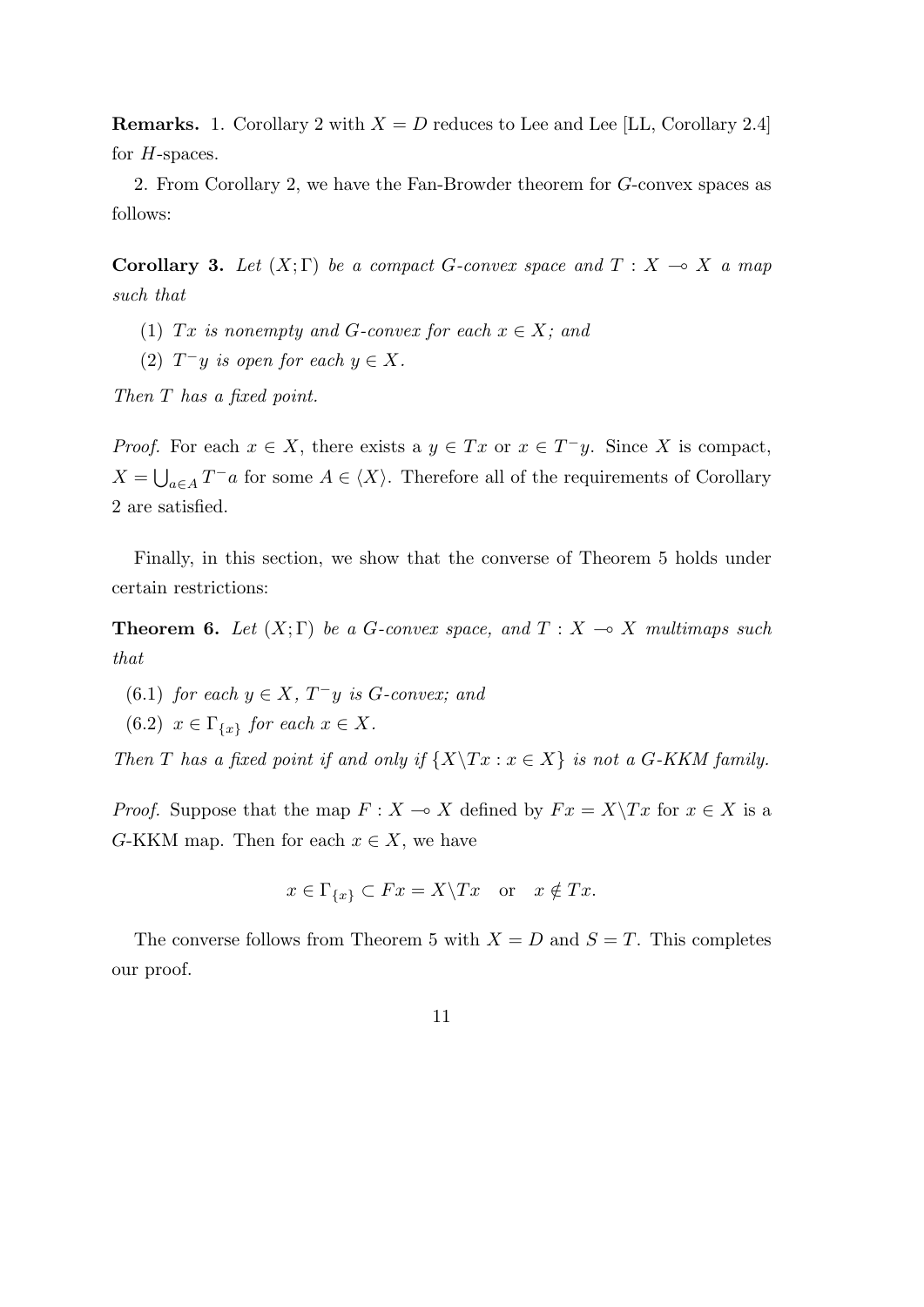**Remark.** Theorem 6 reduces to Park [P1, Theorem 7] for convex spaces and to Lee and Lee [LL, Theorem 2.2] for *H*-spaces.

### **5. Topological semilattices**

Recently, Horvath and Ciscar [HC] studied topological semilattices and established in such a context an order theoretical version of the classical KKM theorem, as well as fixed point theorems for multimaps.

In this section, we show that the contents of the mathematical framework of [HC, Section 2] and their consequences follow from our results on *G*-convex spaces.

A *semilattice* or, more exactly, a sup-*semilattice*, is a partially ordered set  $(X, \leq)$ for which any pair  $(x, x')$  of elements has a lub  $x \vee x'$ . Any  $A \in \langle X \rangle$  has a lub denoted by sup *A*. If  $x \leq x'$ , then the set  $[x, x'] = \{y \in X : x \leq y \leq x'\}$  is called an *order interval*. For details, see [HC].

**Lemma 2.** *Any topological semilattice*  $(X, \leq)$  *with path-connected intervals is a G*-convex space. More precisely, let D be a nonempty subset of X and  $\Gamma$ :  $\langle D \rangle$   $\rightarrow$ *X a map such that*

$$
\Gamma_A = \Gamma(A) = \bigcup_{a \in A} [a, \sup A] \quad \text{for } A \in \langle D \rangle.
$$

*Then*  $(X, D; \Gamma)$  *is a G-convex space.* 

*Proof.* Note that Γ is well-defined and that

(a)  $A \subset \Gamma_A$  for  $A \in \langle D \rangle$ ; and

(b)  $A \subset B$  implies  $\Gamma_A \subset \Gamma_B$  for  $A, B \in \langle D \rangle$ .

Moreover

(c) for each  $A \in \langle D \rangle$  with  $|A| = n + 1$ , there exists a continuous function  $\phi_A : \Delta_n \to \Gamma(A)$  such that  $J \in \langle A \rangle$  implies  $\phi_A(\Delta_J) \subset \Gamma(J)$ . See the proof of [HC, Theorem 1].

Therefore,  $(X, D; \Gamma)$  is a *G*-convex space.

Now we have an order theoretical version of the well-known KKM theorem:

12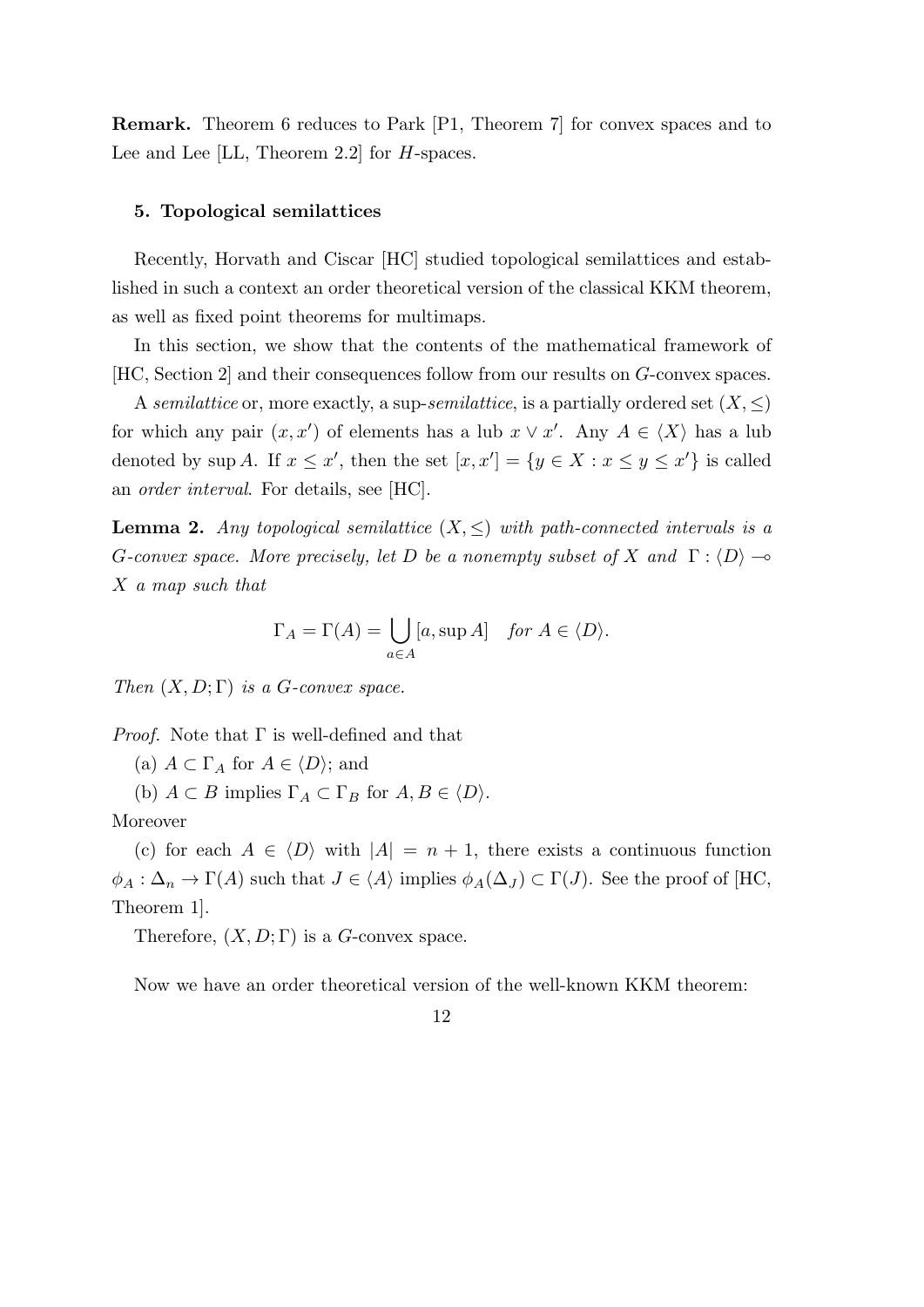**Theorem 7.** *Let X be a topological semilattice with path-connected intervals, D a nonempty subset of*  $X$ *, and*  $R: D \to X$  *a map such that* 

- (7.1) *for each*  $x \in D$ *, Rx is closed [resp., open] in X; and*
- $(7.2)$  *for each*  $N \in \langle D \rangle$ ,  $\Gamma_N \subset R(N)$ .

*Then*  ${Rx : x \in D}$  *has the finite intersection property.* 

*Proof.* By Lemma 2, (*X, D*; Γ) is a *G*-convex space. Then we can apply Lemma 1 and have the conclusion immediately.

**Remark.** Theorem 7 is a restatement of [HC, Theorems 1 and 1*′* ]. Moreover, [HC, Theorem 2] can be restated as follows:

**Theorem 8.** *Let X be a topological semilattice with path-connected intervals, D a nonempty subset of*  $X$ *, and*  $R: D \to X$  *a map such that* 

- (8.1) *for each*  $x \in D$ *, Rx is compactly closed in X;*
- $(8.2)$  *for each*  $N \in \langle D \rangle$ ,  $\Gamma_N \subset R(N)$ *; and*
- (8.3)  $Rx_0$  *is compact for some*  $x_0 \in D$ *.*

*Then*  $\bigcap_{x \in D} Rx \neq \emptyset$ *.* 

*Proof.* Since *X* is a *G*-convex space by Lemma 2, we can apply Theorem A. Note that condition  $(8.3)$  is the simplest case of the coercivity condition  $(A.3)$ .

The following existence result of continuous selections in [HC, Theorem 3] also follows from our result:

**Theorem 9.** *Let K be a compact topological space, X a topological semilattice with path-connected intervals, and*  $R: K \rightarrow X$  *a map such that* 

 $(9.1)$  *for each*  $y \in K$ , *if*  $x_1, x_2 \in Ry$  *then*  $[x_1, x_1 \vee x_2] \subset Ry$ *; and*  $(9.2)$   $K = \bigcup \{ \text{Int } R^{-}x : x \in X \}.$ 

<sup>13</sup>